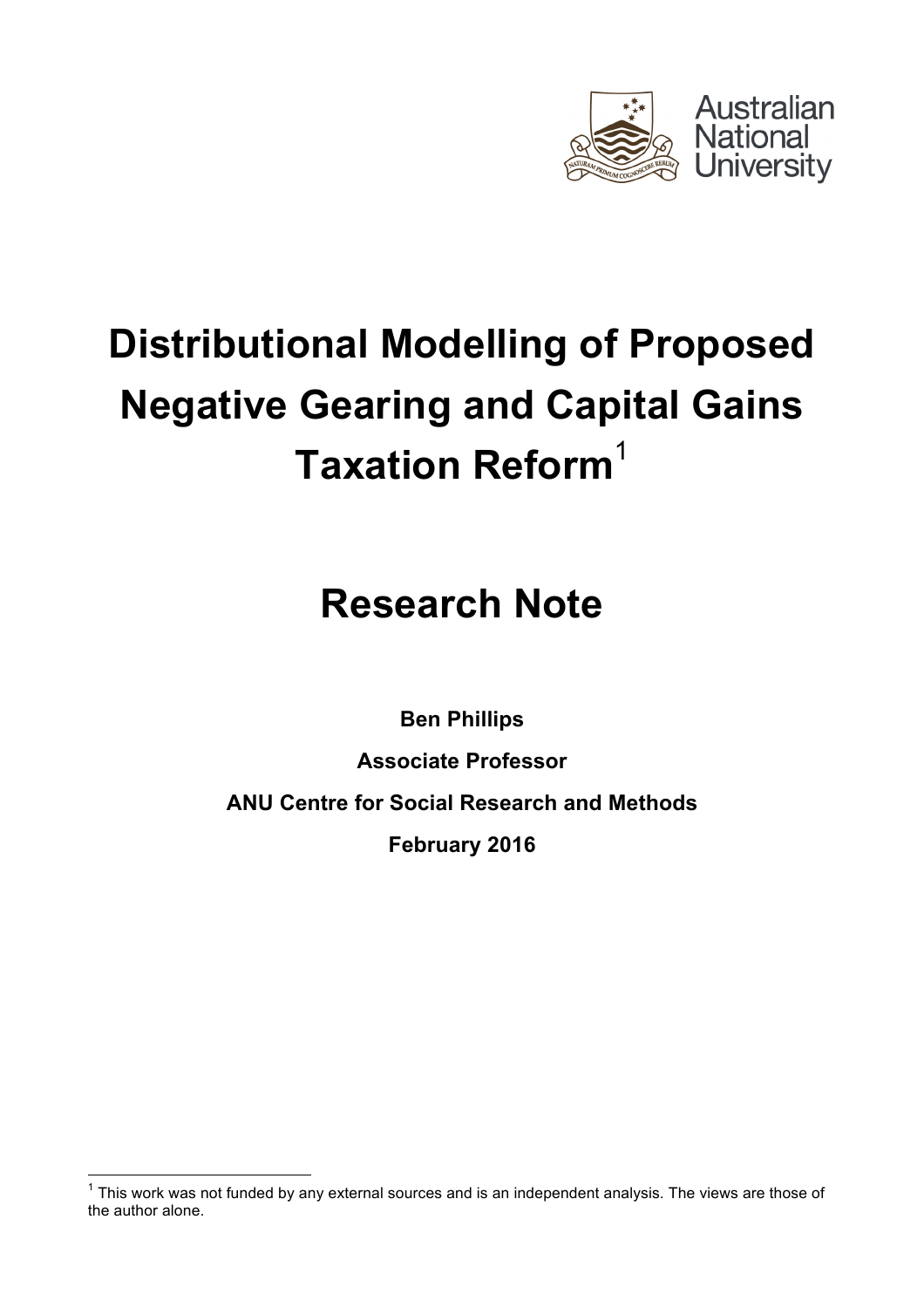## **Contents**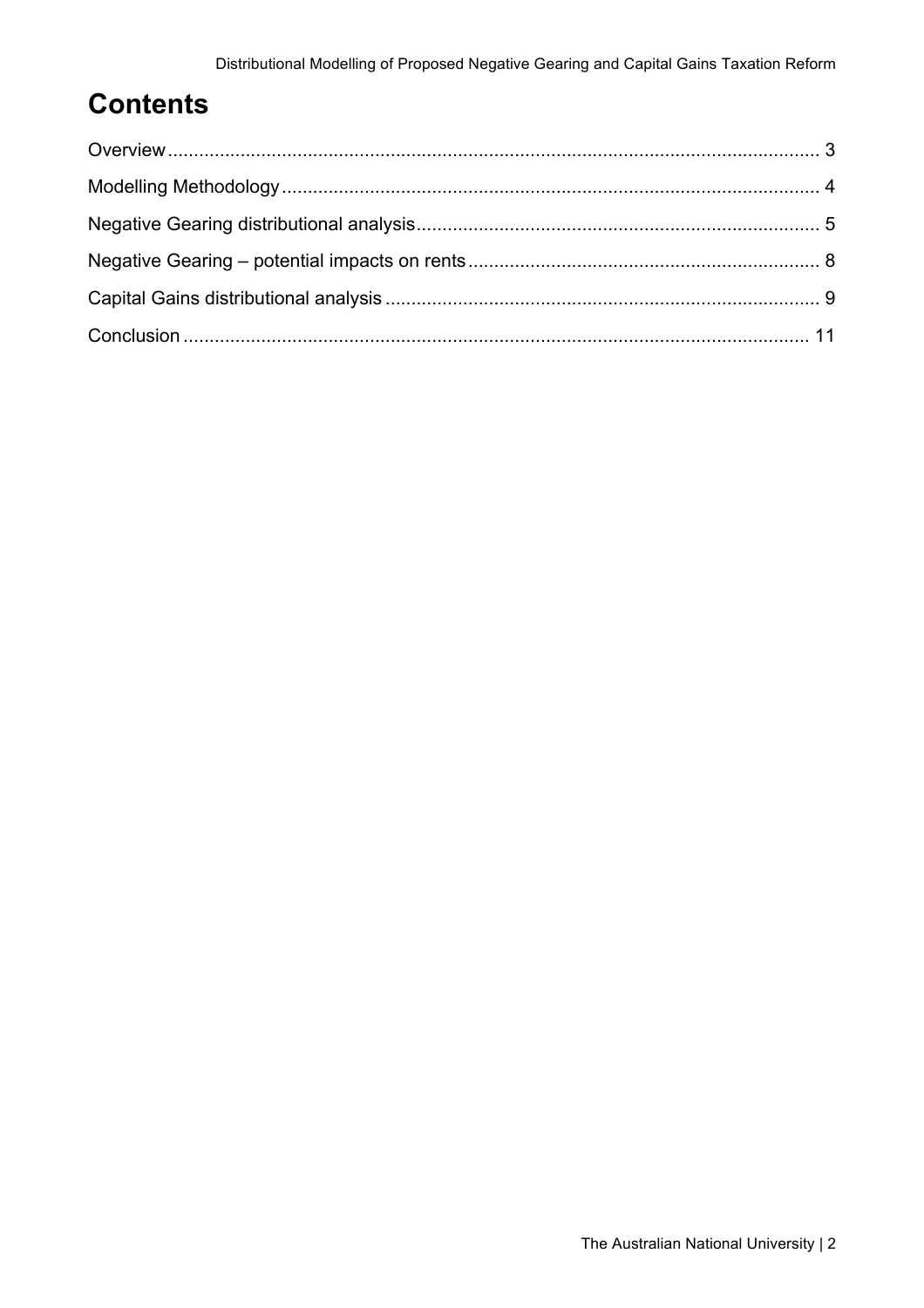## **Overview**

In the 2012-13 tax year around 1.2 million persons were invested in negatively geared properties in Australia. Around 330,000 persons included capital gains in their taxable income where a 50 per cent discount was applied.

Australian taxation law allows investors (including rental investors) to offset the losses from negative gearing against their other income, not just their rental income as is the case in some other countries. This effectively treats rental losses in the same way a tax deduction or business income loss would be deducted against other income.

A separate, although often related element of taxation law is that capital gains, once an asset is offloaded, are halved before being counted as taxable income. This provides a significant concession relative to other forms of income.

The Federal Opposition have proposed a number of new policies that would alter the taxation law in these areas and this research attempts to understand the distributional consequences of such changes.

For negative gearing the Federal Opposition proposes to quarantine negatively geared investments to newly constructed dwellings only. Negative gearing would no longer be allowed for existing dwellings or a range of other investment classes. There are a number of exemptions in this policy though for business investment classes.

They also propose to reduce the concessional treatment of capital gains taxation from 50 per cent to 25 per cent. The existing concessional treatment for small business and superannuation would not change.

The analysis here is considered over the 'long run' and does not attempt to model behavioural changes such as investors changing their investment portfolios, carrying losses forward or altering their taxation affairs and behaviour to minimise the impacts of these policies. As such we expect these estimates are upper limits with regard to total impacts for the policies modelled. The general pattern of the distributional modelling should not be greatly affected.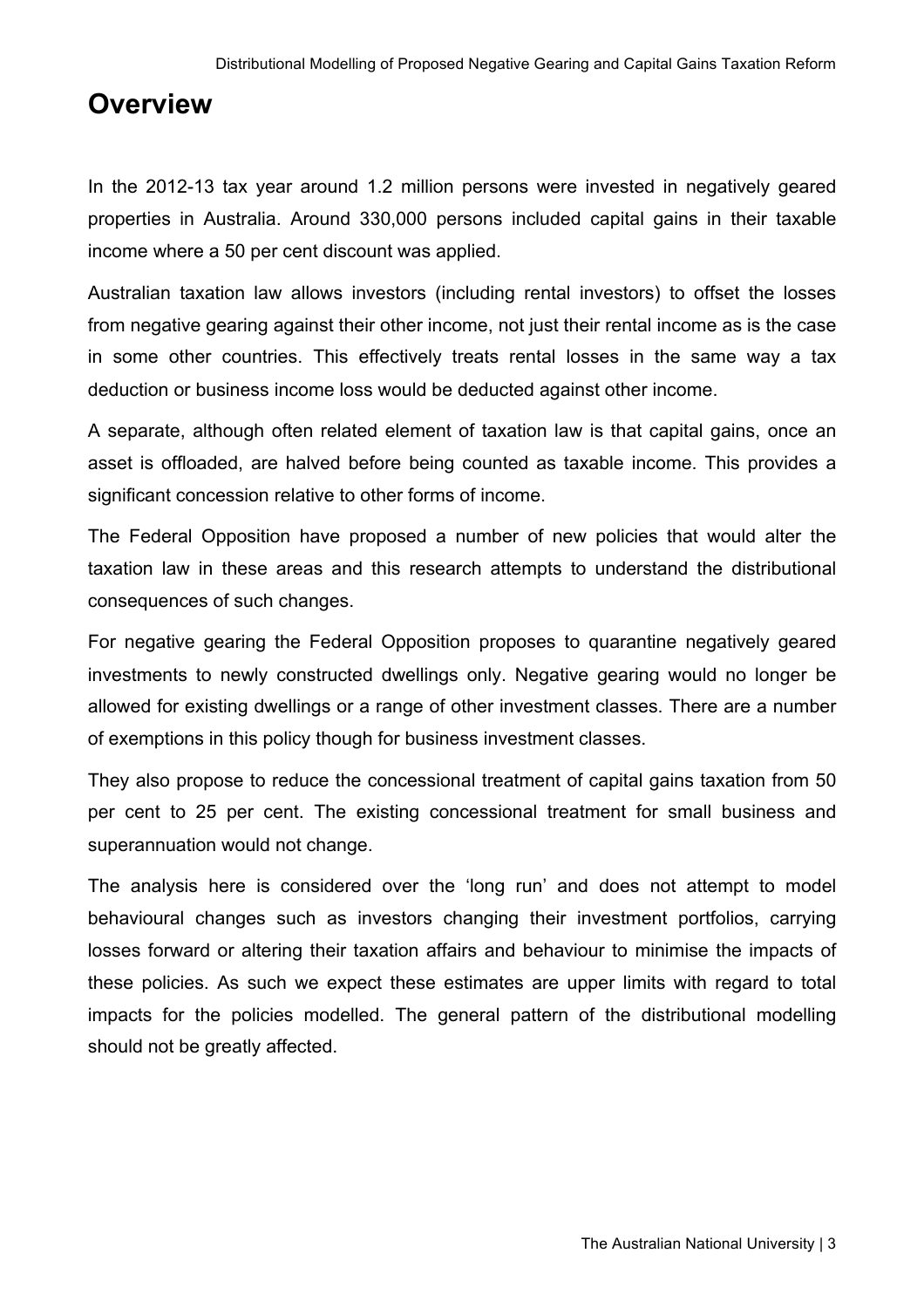## **Modelling Methodology**

The modelling in this research note is largely based on the ATO Taxation Statistics 2 per cent unit record data. This file provides detailed information on individual taxpayers and provides information relating to negative gearing, capital gains taxable income and a wide range of other elements of personal income taxation.

The file is based on a 2 per cent sample of the 2012-13 tax year and includes only persons who filed a tax return. This means that a relatively large number of persons, mostly very low income persons and pensioners are not included in the file. The base population for this analysis is therefore only those persons who paid income tax or were required to fill in a tax return for 2012-13.

The policy changes announced by the Opposition relate to the 2017-18 tax year so our analysis attempts to 'age' the 2012-13 data to 2017-18. We take a relatively simple approach here by growing all incomes and all relevant dollar variables for negative gearing and capital gains by 3 per cent per year. The population is grown by 1.5 per cent per year and the tax system, such as the existing tax scales and thresholds are unchanged. For the purposes of negative gearing modelling we have reduced the interest deduction in line with the lower interest rates of February 2016 and assume these rates remain on hold through to 2017-18.

For negative gearing we simulate the tax savings as the difference between the amount of income tax an individual would have paid with and without the negative geared portion of rental income. For capital gains we estimate the tax that would have been paid had the discount applied at a 25 per cent rate and at the current 50 per cent rate. The difference is the extra tax that would be paid under the proposed, less concessional capital gains tax arrangement.

With the full details of the unit record data we are able to estimate the extent of negative gearing and capital gains tax expenditures by income deciles for both individuals and equivalised family income<sup>2</sup>.

 $2$  The tax file provides spouse family income and taxable income for the reference person. Our estimate or equivalised income for the 'family' is therefore an approximation only and does not account for the number of children as that information is not provided.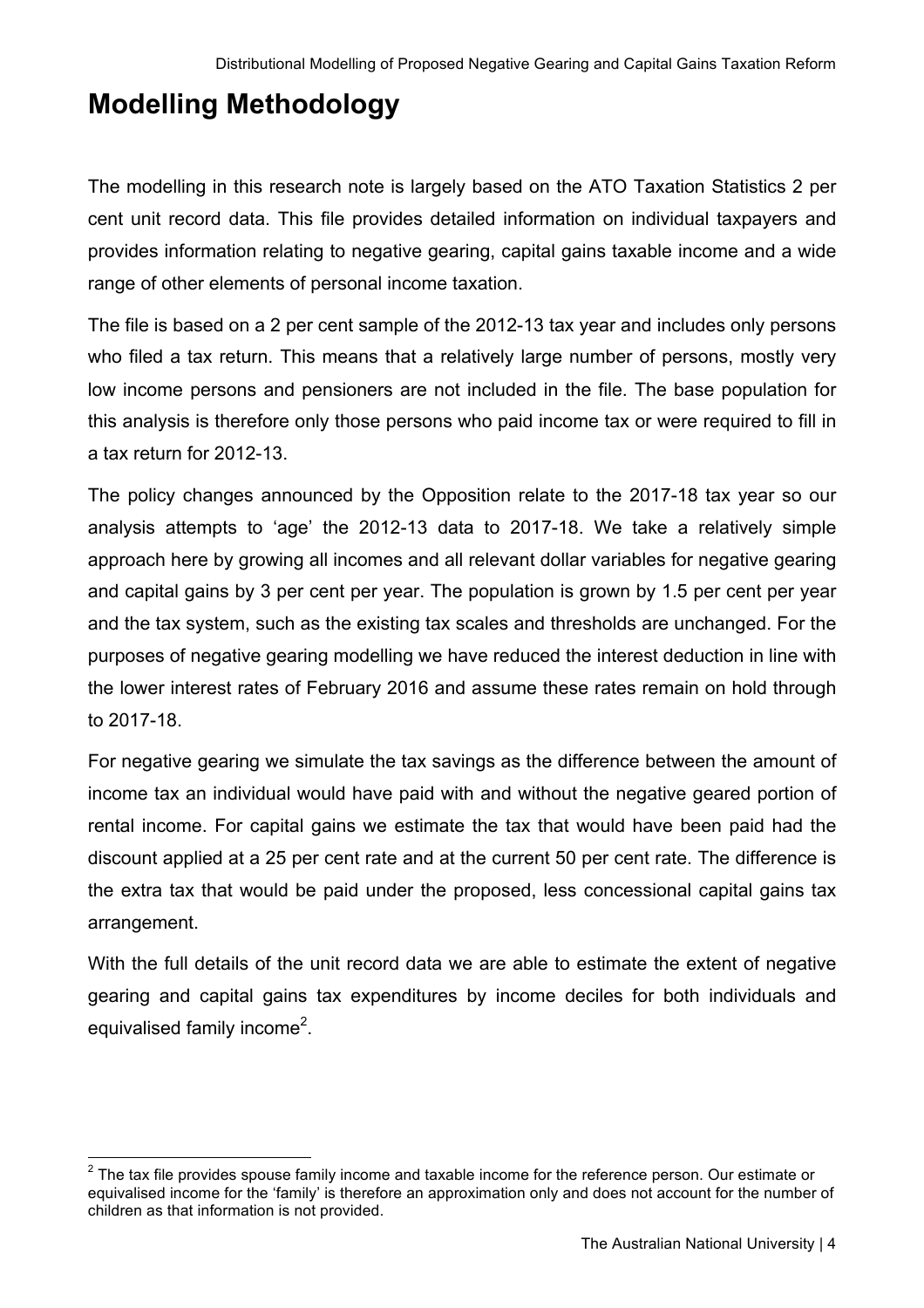## **Negative Gearing distributional analysis**

The following analysis provides an overview of the existing population of taxpayers who negatively gear their rental investment properties. A number of families will also negatively gear other investments such as shares. This analysis focusses on the rental investors – the majority of investment by families in Australia.

We expect by 2017-18 the median income of a negatively geared investor would be \$69,900 per year while the rest of the population has a median income of \$46,600. The negatively geared investors have an income that is 50 per cent larger than the remainder of the population. Where we add the negatively geared portion of income back onto taxable income their median 'adjusted' taxable income increases to \$78,200.

We expect that around 22.4 per cent to have a taxable income of over \$100,000 per annum in 2017 compared to 10.1 per cent of the remaining population. While negatively geared investors do typically have larger incomes it is also true that their spread of incomes covers low, middle and high incomes. Some of these investors will have a low taxable income on account of a large number of negatively geared properties and therefore a large tax deduction owing to negative gearing.

Figure 1 provides the share of negatively geared investors and their tax savings by income decile of family taxable income. The top decile accounts for 21.7 per cent of investors and 35.2 per cent of all tax savings<sup>3</sup>. The top 20 per cent makes up 52.6 per cent of all tax savings.

 $3$  For ranking incomes our preference is family income as we believe that is a better definition of income for the living standards of the entire family than individual income and families will naturally attribute the negatively geared income to the higher income earner in the family to maximise tax savings.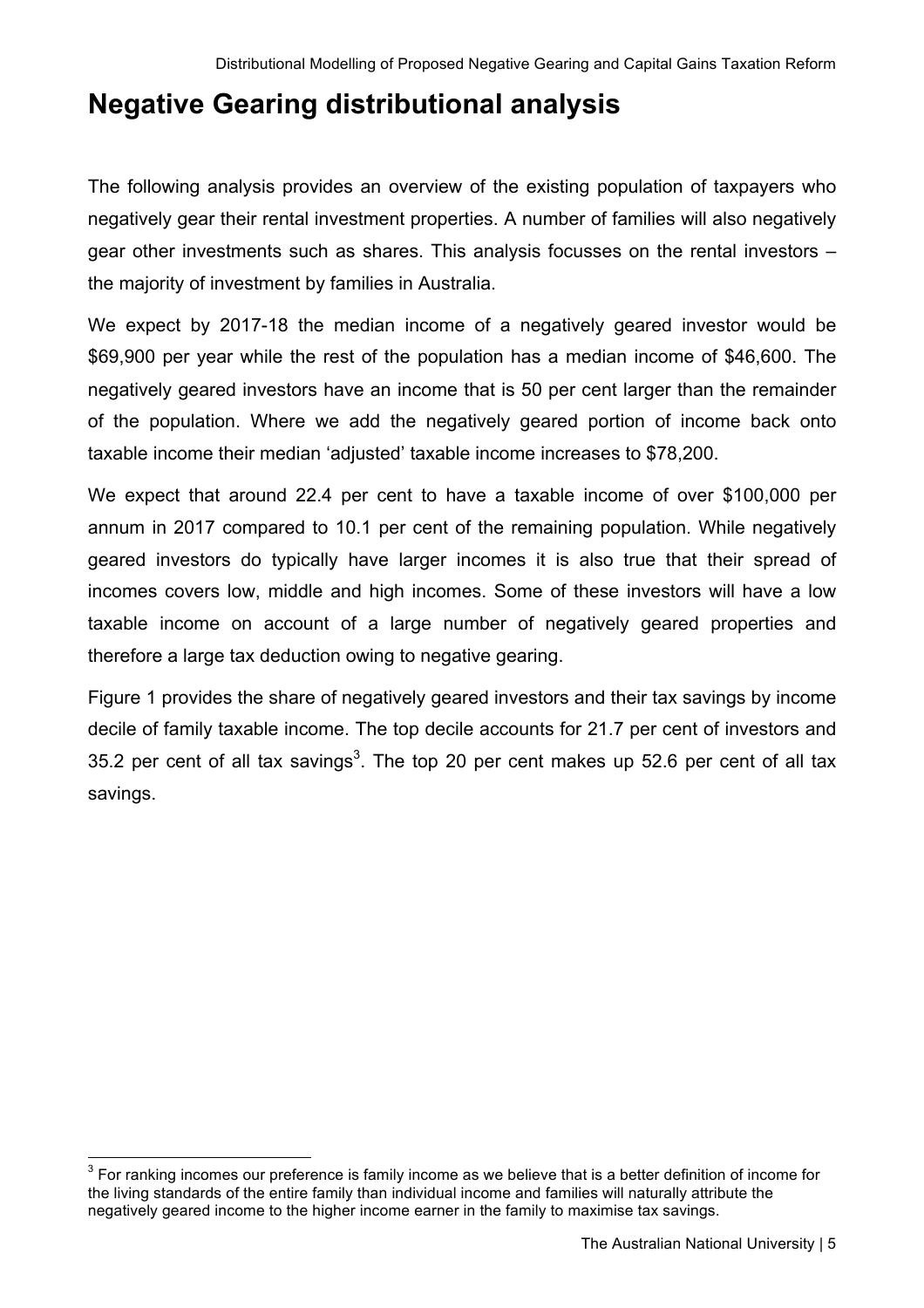

**Figure 1 Negative Gearing by Taxable Family Income Decile, ATO, ANU, 2017-18**

We estimate that in 2017-18 the total tax savings from negatively gearing properties is \$4.3 billion. Under the Opposition plan these tax savings would only apply to newly constructed investment properties and all investments made prior to July 1 2017 would be grandfathered. Such exemptions would mean that the initial tax gains to the Commonwealth would be relatively small but would grow quickly.

Statistics on the share of investment housing that is devoted to new housing is not well understood in Australia. A partial measure is the ABS *Housing Finance* series which suggests around 7 per cent of rental investment finance flows to newly constructed dwellings. In the mid-80s this figure was above 50 per cent. It could well be expected that restricting negative gearing to new housing only would increase the share of investment housing devoted to newly built housing. There is little basis for estimating the impact on new housing but a ballpark figure that the share would increase to somewhere between 10 and 20 per cent would not seem too unrealistic. This would mean that the increase in tax revenue would be less than the \$4.3 billion – somewhere between \$3.4 and \$3.9 billion per year in the longer term. In terms of number of persons affected the likely number would be between 1.0 and 1.1 million persons – with roughly 100,000 to 200,000 persons opting to purchase a newly constructed dwelling and therefore retaining negative gearing.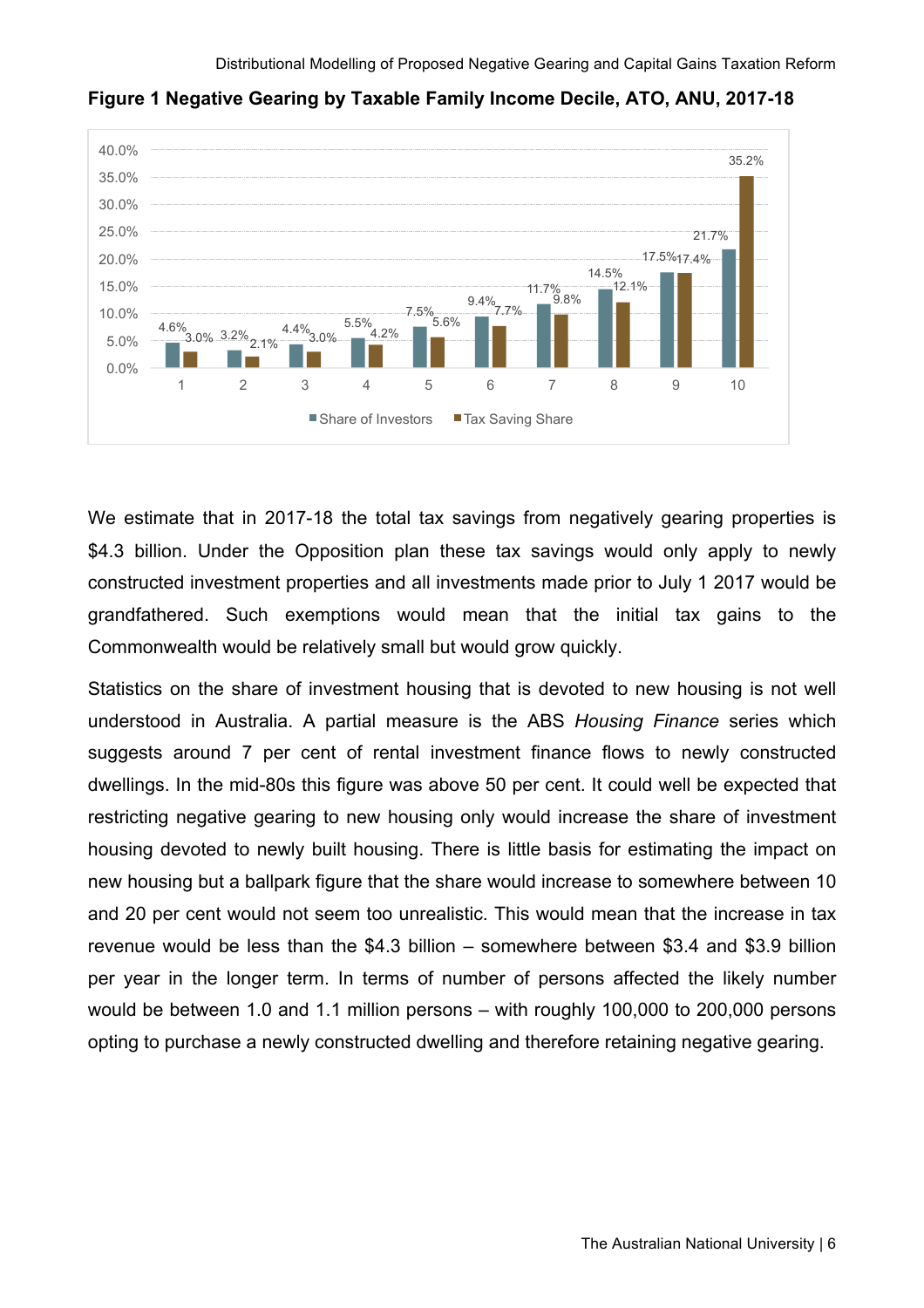#### **Table 1 Rental Losses and tax savings distribution (Negatively geared properties) 2017-18**

| \$ Annual          | Median  | Mean    | 90 <sup>th</sup> Percent | 95 <sup>th</sup> Percent |
|--------------------|---------|---------|--------------------------|--------------------------|
| <b>Rental Loss</b> | \$5,600 | \$9,300 | \$20,600                 | \$29,300                 |
| \$ Tax Saving      | \$1,800 | \$3,500 | \$8,000                  | \$11,800                 |

The typical tax savings for negatively geared individuals is \$1,800 per year but the top 10 cent save at least \$8,000 per year and the top 5 per cent save \$11,800. The distribution of rental losses expected for 2017-18 show that the typical losses are \$5,600 per year but the top 10 per cent are losing \$20,600 per year and the top 5 per cent lose \$29,300 each year.

An alternative to removing negative gearing (amongst several) is to cap the rental losses. We find that capping rental losses at \$20,000 in 2017-18 would impact only around 10 per cent of negatively geared investors but increase tax revenue by around \$1 billion each year. Capping losses at \$50,000 would yield \$300 million in extra taxation revenue<sup>4</sup>.

The Henry Tax Review recommended a 40 per cent discount on all investment earnings. We have not modelled this policy.

 $4$  The analysis here only considers individual taxpayers and does not consider any behavioural change particularly in this instance with regard to behaviour within the income unit.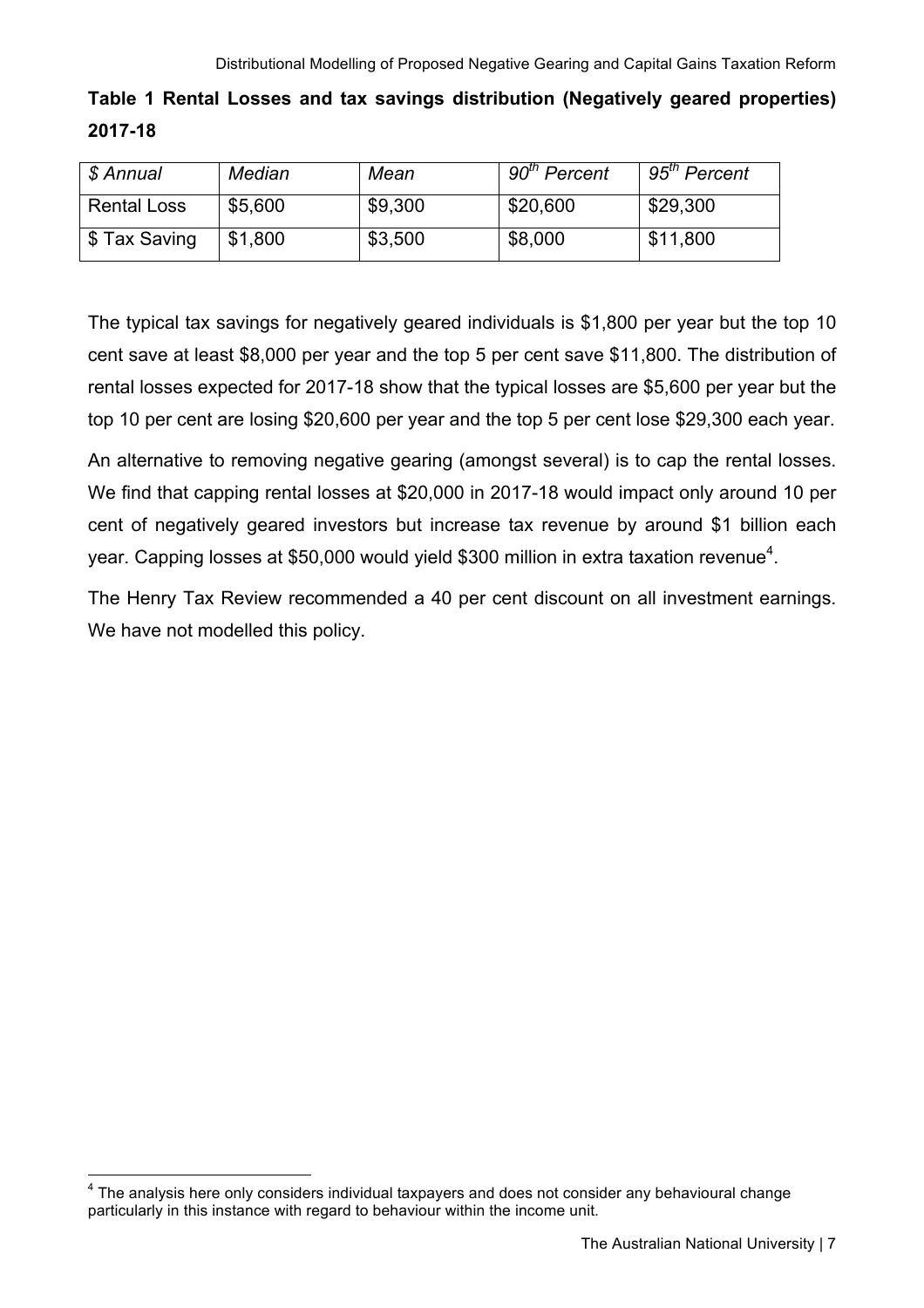## **Negative Gearing – potential impacts on rents**

A common concern relating to the removal of negative gearing is the influence on the rental market. With rental investment being less attractive it may be the case that the supply of rental stock may decline. Helping to at least partially offset this force would be that those same dwellings would become owner occupier stock and therefore reduce demand for rental properties.

Between September 1985 and September 1987 Australia did exempt new investments from negatively gearing. Existing investments were quarantined from such changes (grandfathered). During the 1980s rent CPI grew at a rate of about 1.4 per cent above all groups CPI. For the removal of negative gearing to have increased rents we would expect real increases beyond this amount (all other things equal). We only find that Perth and Sydney (marginally) were above their decade average during this two year period. We find that Melbourne and Brisbane and Adelaide were all below their average real rental increases. Across all capital cities we find that real rental inflation was very marginally lower than average during the two year period that negative gearing was removed. It should be noted, however, that the housing market in the mid-1980s was very different to the one that exists today and that negative gearing is a much more significant part of rental investment today than 30 years ago. It is therefore difficult to infer much about any particular impact today from a similar policy change 30 years ago.



#### **Figure 2 Rent CPI - real annual change 1980 to 1990**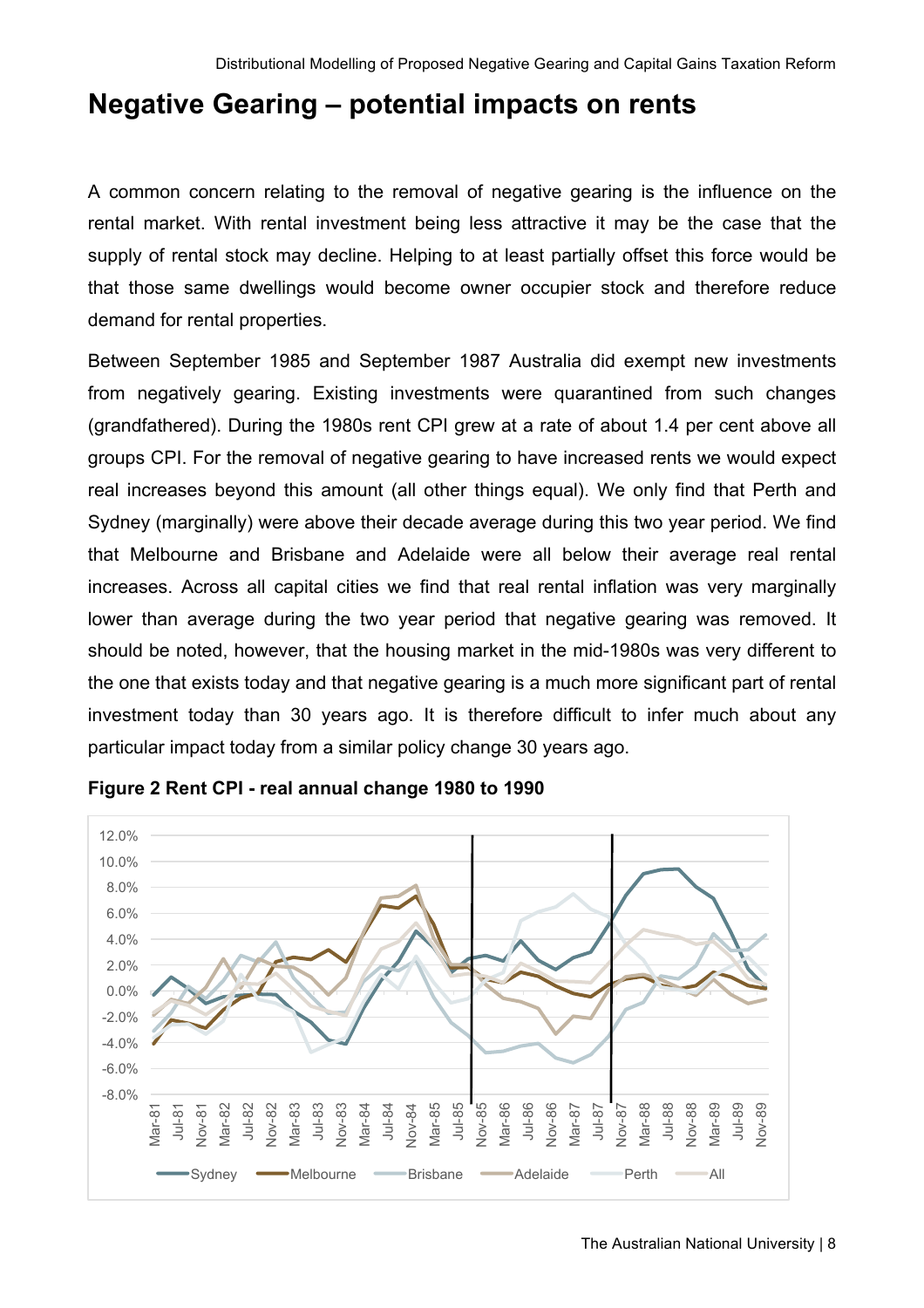It should be remembered that negative gearing in and of itself is not a successful investment strategy. Negative gearing implies making a loss on your investment in simple income terms. Negatively geared investors are really chasing the capital gains and negative gearing allows investors to minimise their income taxation in the process. This next section considers the capital gains savings under the Opposition's plan to halve the capital gains tax discount from 50 per cent to 25 per cent.

## **Capital Gains distributional analysis**

The following analysis provides an overview of the existing population of taxpayers who benefit from the discount on capital gains across all asset classes. The 50 per cent discount was first applied in 1999 and replaced the previous system which taxed the capital gains on an inflation adjusted capital gain. Mathematically, when the nominal capital gain is more than twice the rate of inflation then the 50 per cent discount approach is more generous and the reverse is true when inflation is more than 50 per cent of the nominal capital gain. During the 70s and 80s in particular inflation was very much higher than we have become accustomed to and the 50 per cent discount has now become very much concessionary compared to the pre-1999 method.

In aggregate, the most benefit goes to the top 10 per cent of income earners with 74.8 per cent going to the top decile. Figure 3 also shows that in terms of those who actually receive a capital gain benefit through the tax concession over 26 per cent are in the top 10 per cent.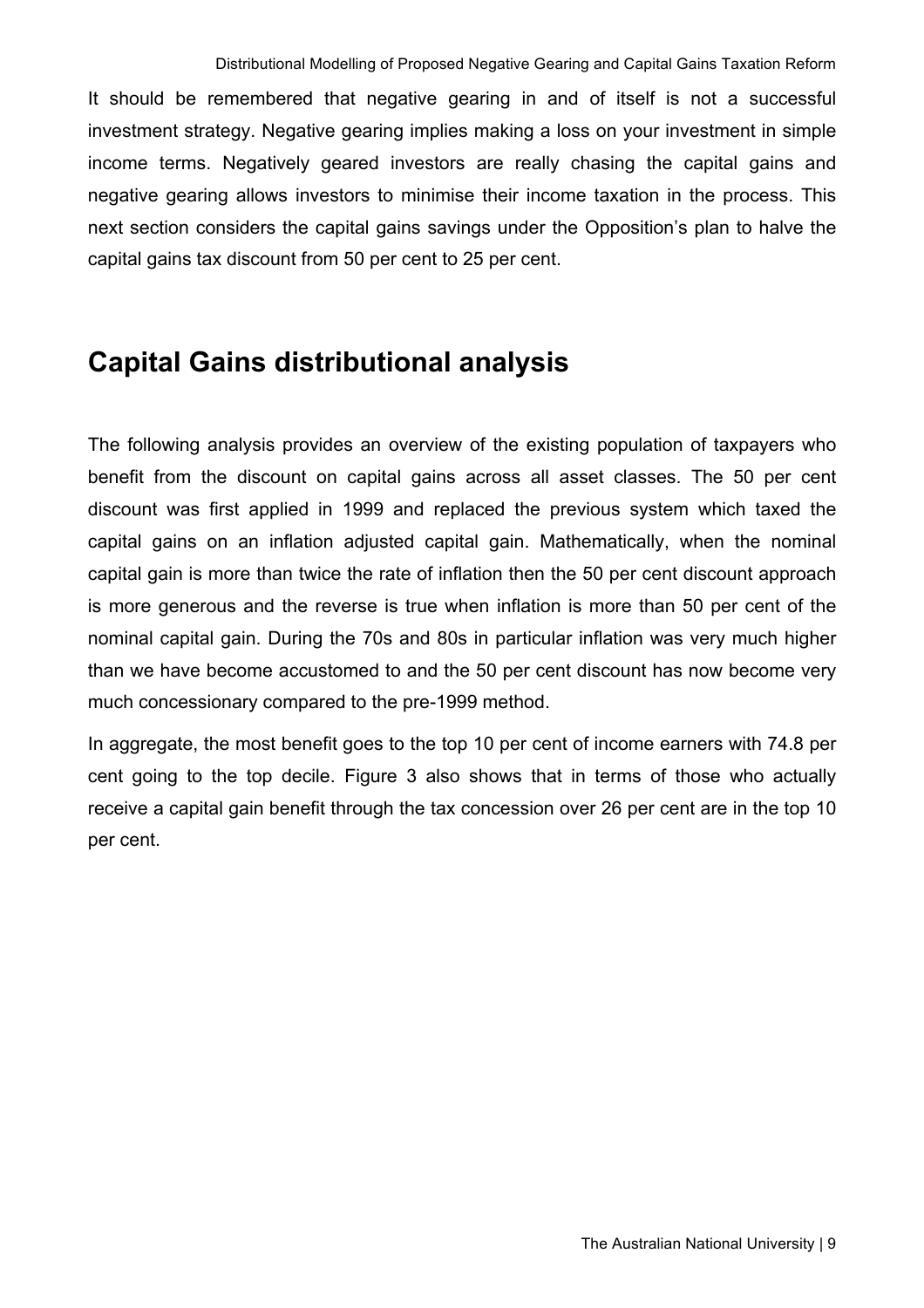

**Figure 3 Capital Gains Discount Savings by Taxable Family Income Decile, ATO, ANU, 2017-18**

A problem with this analysis is that capital gains are often a large one-off benefit and this can skew incomes temporarily. When we remove net capital gains from the taxable income – with the expectation of finding a more sensible view of the income distribution the distribution is less skewed with 54.3 per cent of the benefit received by the top 10 per cent. Of those in the bottom 10 per cent of income (net of capital gains) there is also a large share (8.6 per cent) of capital gains savings that flow to the bottom decile income families.

On balance, the reality is probably somewhere between these two results in Figure 3 and Figure 4 but still with most of the benefits received by the top 10 per cent of income families.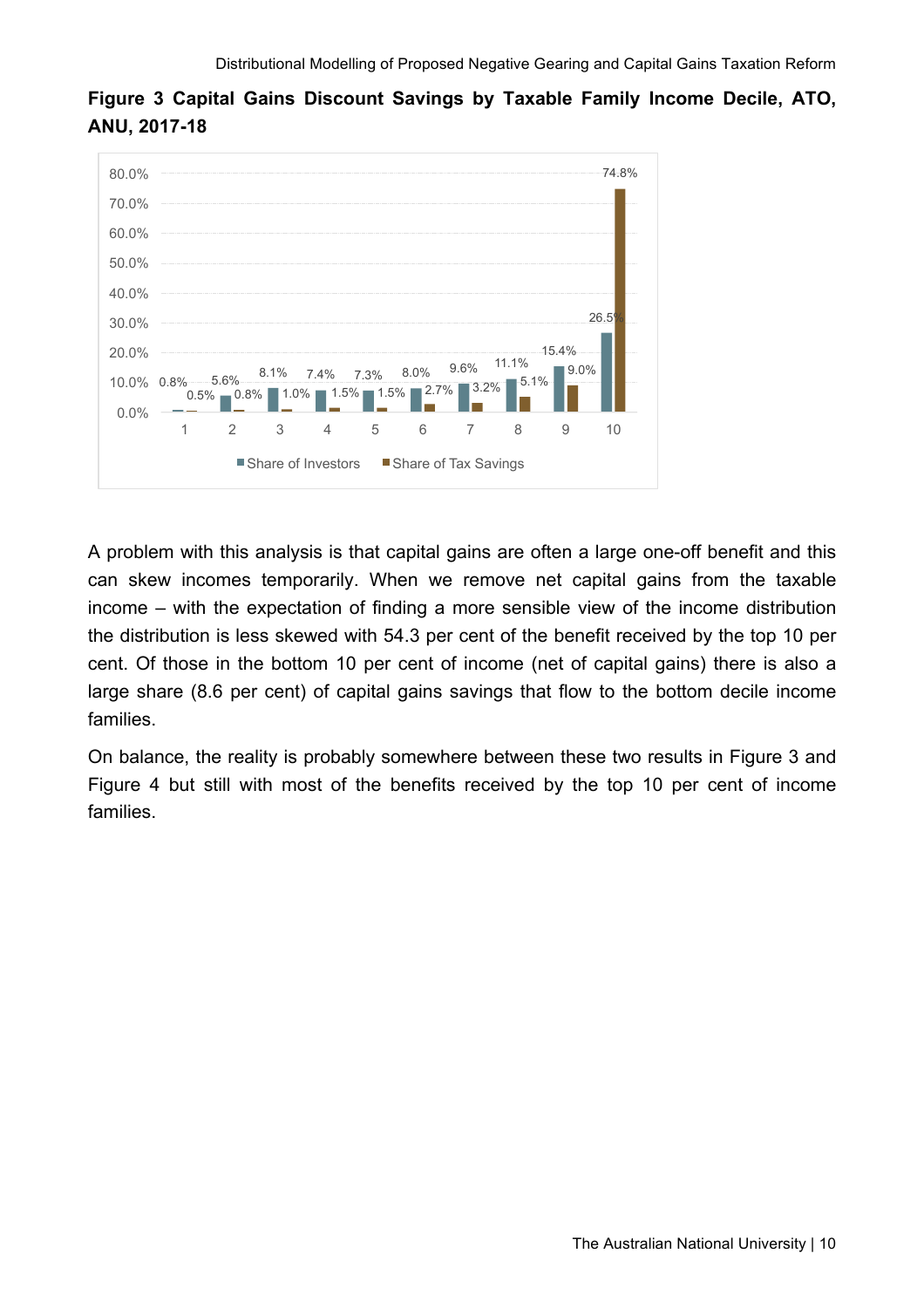

**Figure 4 Capital Gains Tax Savings Distributional Analysis – net capital gain deducted, ATO, ANU, 2017-18**

In total we find that the capital gains discount reduction proposed by the Federal Oppostion will, in the long term save around \$2 billion per year in 2017-18 dollars. Clearly, with a grandfathering arrangement in place the savings will take a substantial number of years to reach this level. We have not considered any behavioural changes from this policy and have considered the capital gains tax policy change in isolation from the negative gearing policy change.

## **Conclusion**

We estimate that the removal negative gearing will increase taxation revenue in the long run between \$3.4 and \$3.9 billion dollars a year depending upon the increase in new housing construction that flows from the exemption for new housing. This analysis only include rental investments and does not include a number of other asset classes also impacted by the policy. Rental investments are easily the largest component impacted so we expect the overall impact will only be moderately larger than that estimated here.

Our modelling shows that negative gearing benefits high income families with 52.6 per cent of the benefit going to the top 20 per cent of incomes. Only 5.2 per cent of benefits go to the bottom 20 per cent of incomes. This result is mostly driven by high income families being more likely to negatively gear, having larger negatively geared deductions and a progressive tax system that magnifies the gains for higher income persons.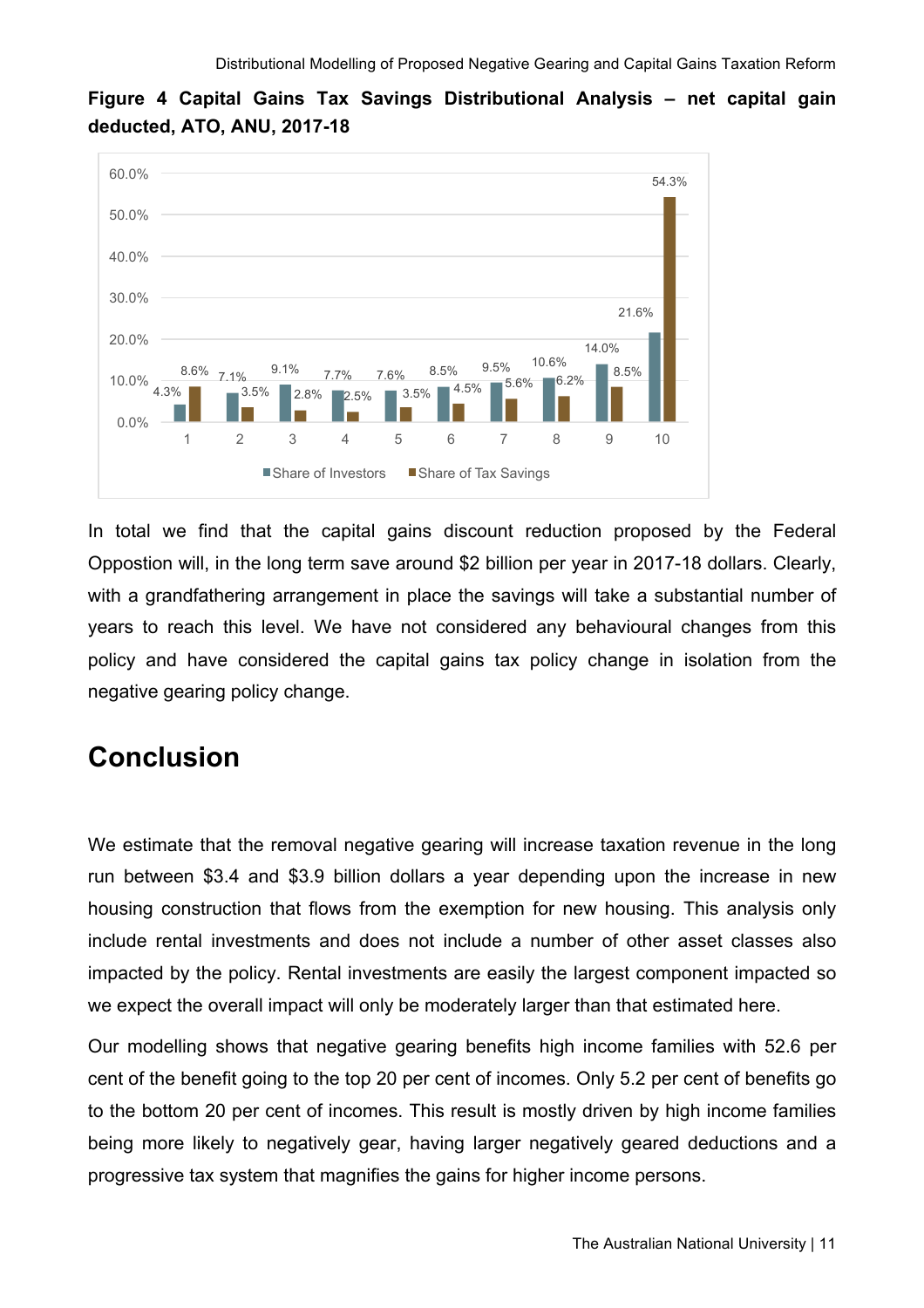We find that the typical amount of net rental loss is around \$5,600 for a tax saving of \$1,800. Negative gearing is heavily skewed with the top 5 per cent of net rental losses of \$29,300 for tax savings of \$11,800. Capping losses at \$20,000 per year would cover around a quarter of the tax savings with only around 10 per cent of persons with negatively geared property affected.

Reducing the capital gains discount from 50 per cent to 25 per cent as proposed by the Federal Opposition would increase tax revenue by an estimated \$2 billion in the long run in 2017-18 dollars. This is likely to be around a half of that obtained by the removal of negative gearing as also proposed.

The capital gains discount overwhelmingly benefits high income families with the top 10 per cent enjoying nearly three quarters of the tax savings. By removing capital gains income from the decile income rankings we find that figure drops to 54.3 per cent flowing to the top 10 per cent of families as ranked by income.

Overall, we would expect significant long term savings from the proposal to remove negative gearing and to halve the capital gains tax concessions. Somewhere in the order of \$3.5 to \$3.9 billion per year in 2017-18 dollars for the negative gearing changes and \$2 billion per year for capital gains tax changes. The two polices have been modelled in isolation and do not account for any potential interaction.

The vast majority of the additional revenue would be at the expense of the top 10 per cent of earners in Australia. Roughly two thirds of the tax revenue would come from the removal of negative gearing and the remainder from the halving of the capital gains discount to 25 per cent.